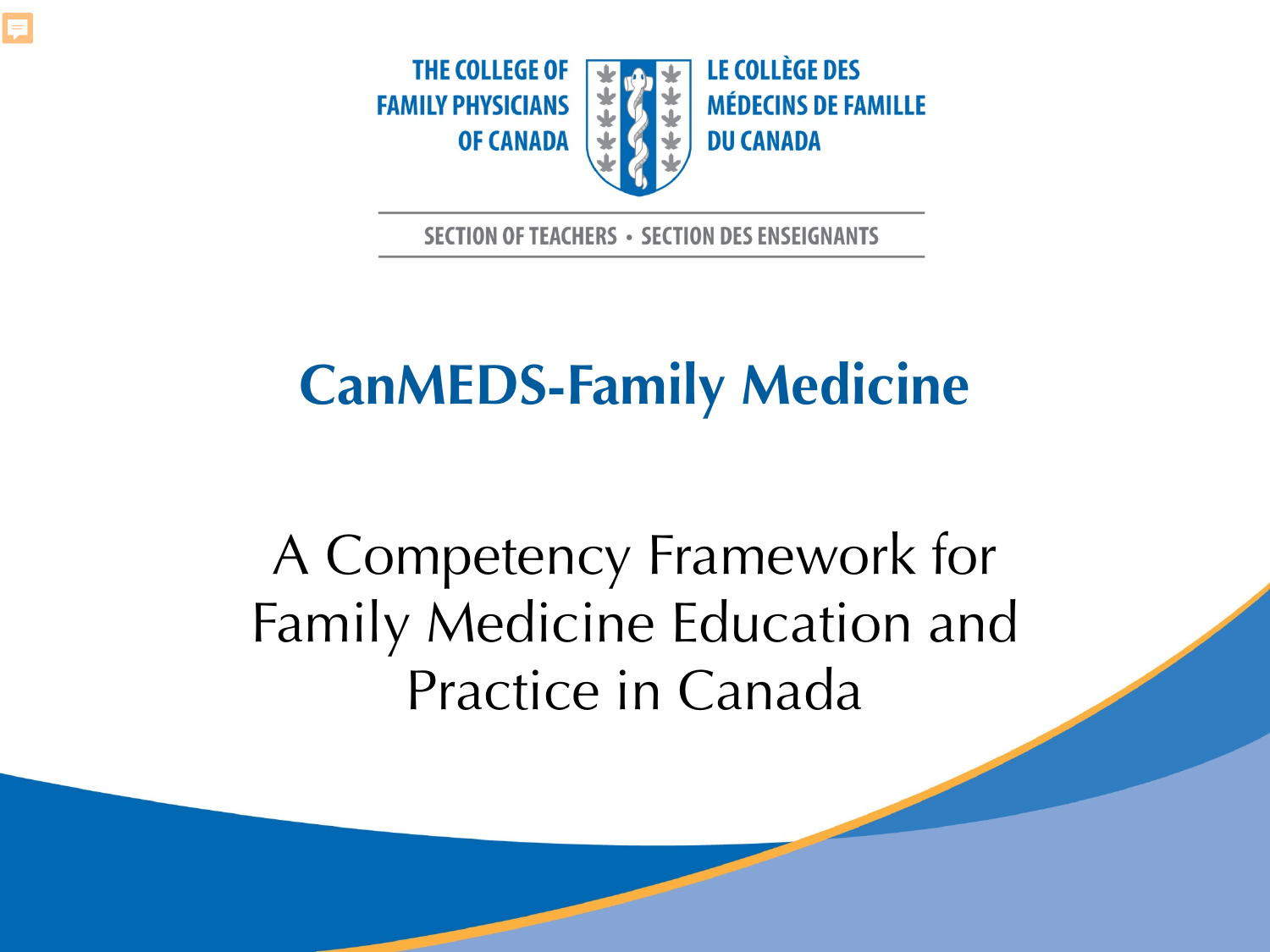#### **Objectives**

- Explain the rationale leading to the development of CanMEDS-FM
- Describe the content of CanMEDS-FM
- Demonstrate how CanMEDS-FM can be used across the learning continuum

Frank JR, ed. The CanMEDS 2005 physician competency framework. Better standards. Better physicians. Better care. Ottawa: The Royal College of Physicians and Surgeons of Canada; 2005 [cited 2009 Dec 14]. Available from:<http://rcpsc.medical.org/canmeds/index.php.>

Canadian **Family Medicine** Curriculum Le cursus en médecine familiale au Canada

THE COLLEGE OI **FAMILY PHYSICIANS OF CANAD** 



MÉDECINS DE FAMILLE DU CANADA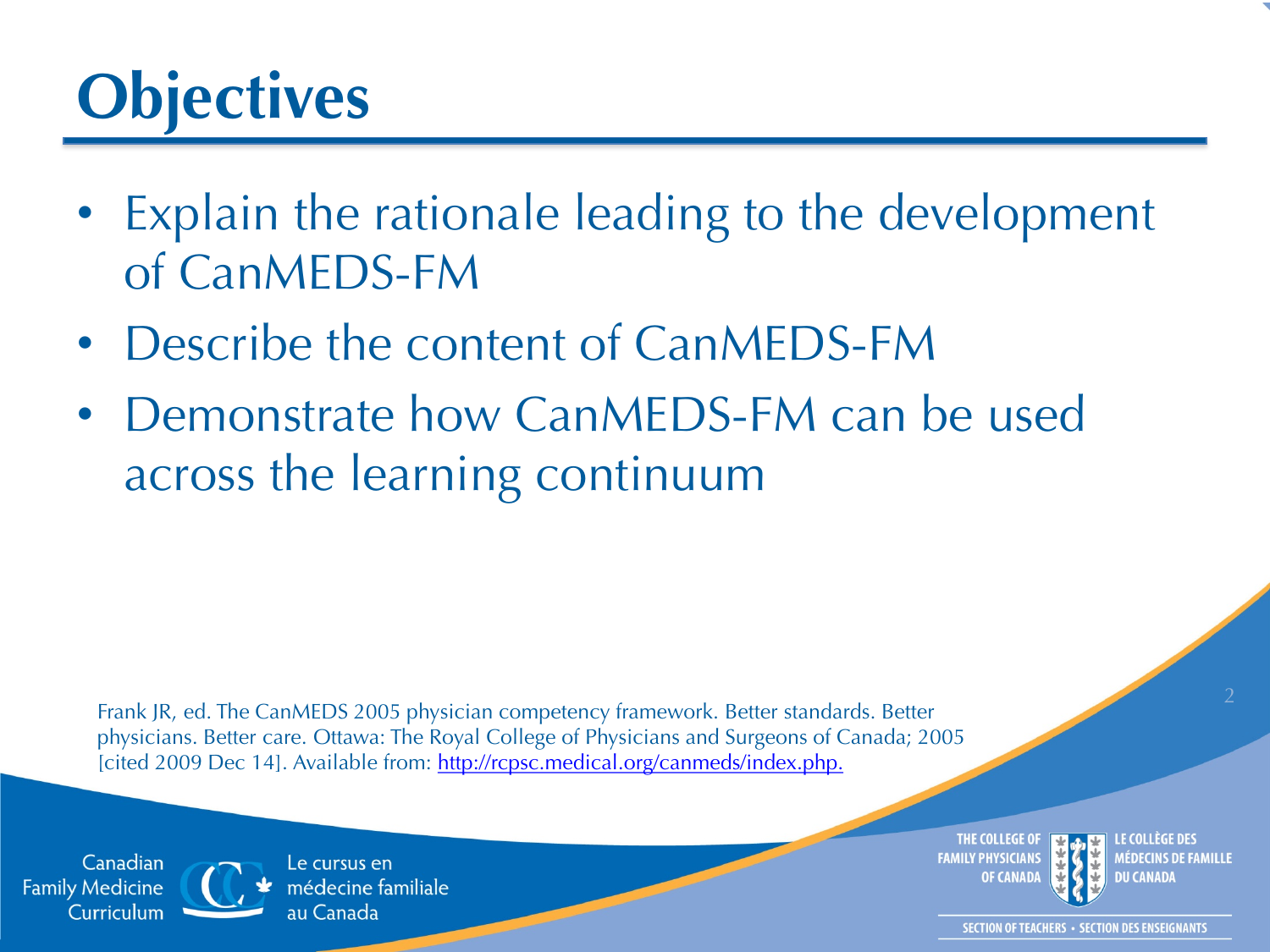## **Background**

- The Triple C Competency-based Curriculum was developed to train Canadian family medicine residents to meet societal needs using the best available educational evidence
- To deliver this, a framework to organize the competencies for family physicians was necessary

Canadian **Family Medicine** Curriculum

Le cursus en nédecine familiale au Canada

THE COLLEGE OI **FAMILY PHYSICIANS** 

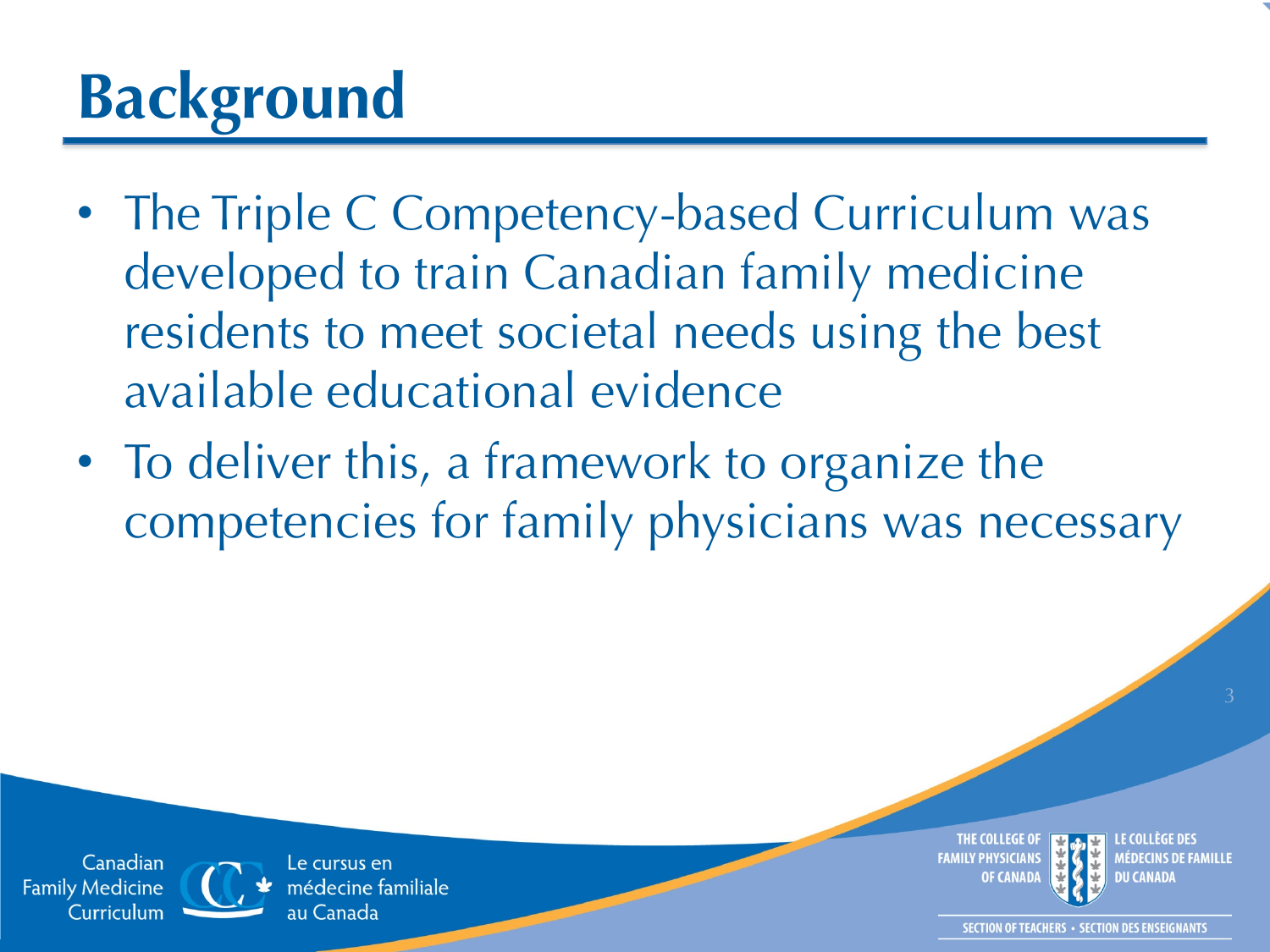#### **What is a Competency Framework?**

Competencies in family medicine

= What a family physician must know and do in order to be effective

Competency framework

= Organization and categorization of competencies



MÉDECINS DE FAMILLE

Canadian **Family Medicine** Curriculum

Le cursus en nédecine familiale au Canada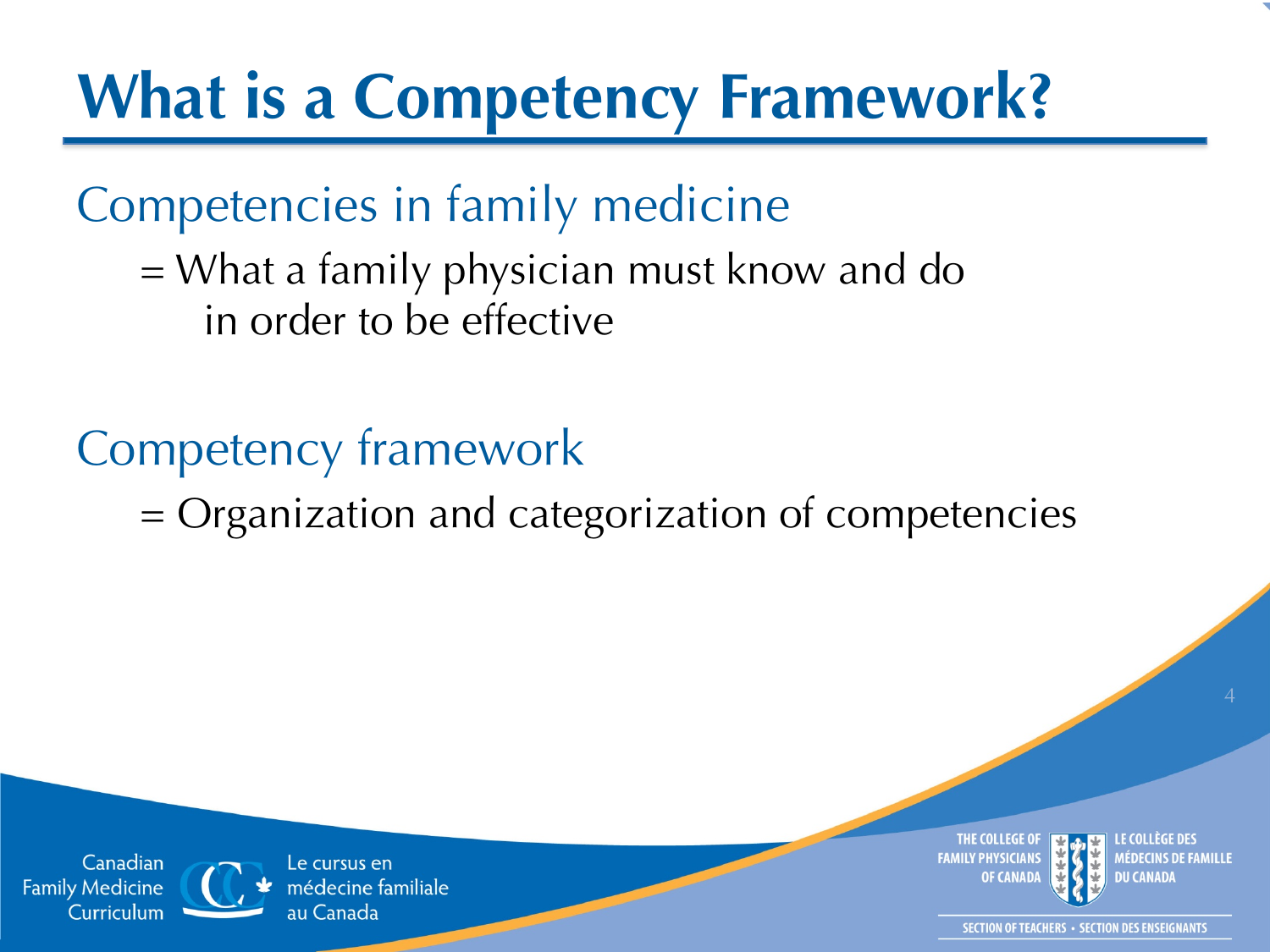## **Selecting a Framework**

#### Existing attempts to describe the different roles of physicians:

#### • **Canadian**

- The Four Principles of Family Medicine (CFPC)\*
- EFPO Project
- CanMEDS 2005 (RCPSC)

#### • **International**

- EURACT Tree (Europe)\*
- ACGME (USA)
- IIME (USA)
- RACGP (Australia)\*
- Dundee Outcome Model (Scotland)
- RCGP (UK)\*

\*Developed for Family Medicine

Canadian **Family Medicine** Curriculum



Le cursus en médecine familiale au Canada

THE COLLEGE OI **FAMILY PHYSICIANS OF CANAD** 

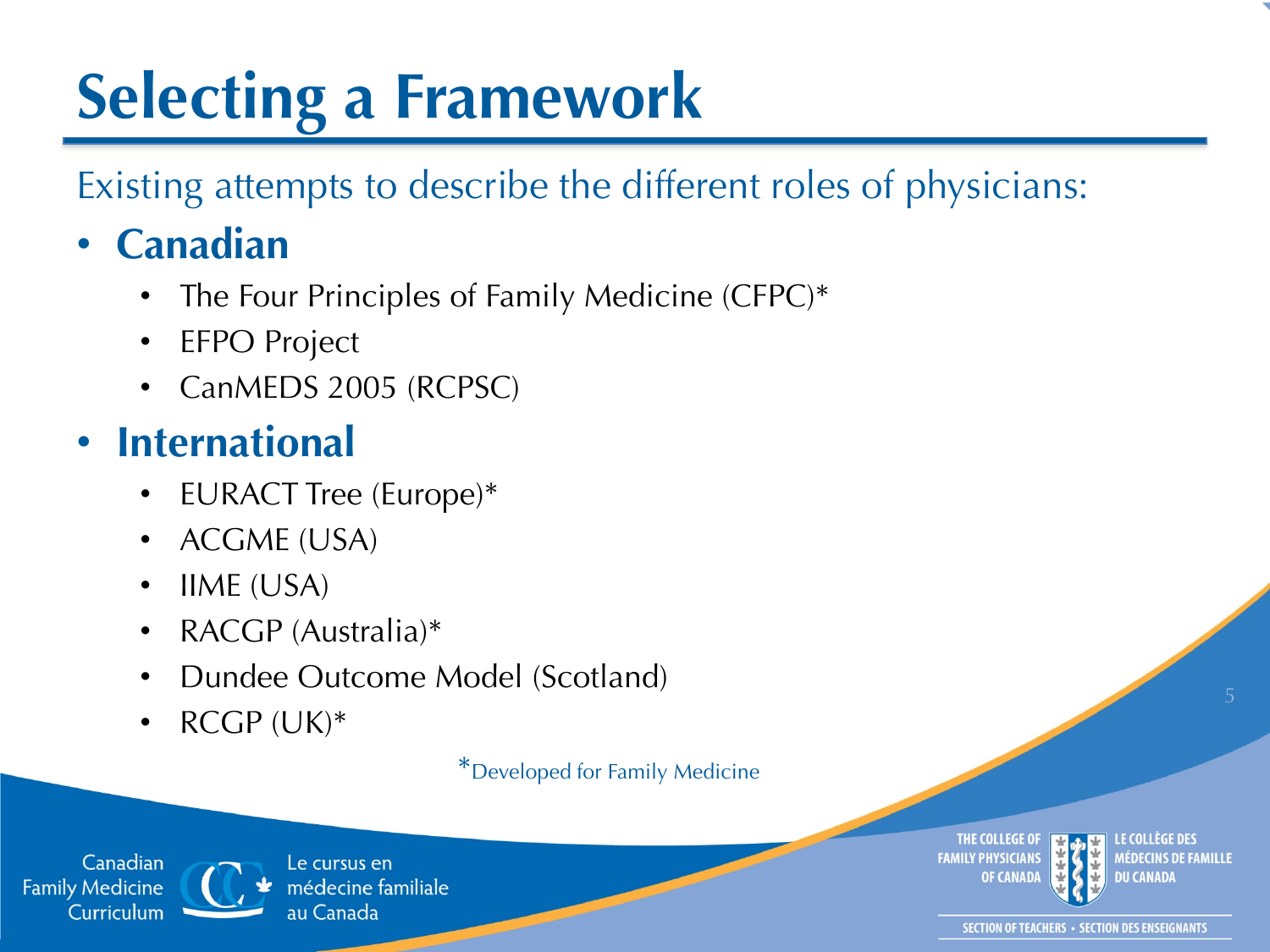#### **Selecting a Framework**

- Focus given to those developed in the Canadian context
- The Four Principles of Family Medicine (CFPC) (1985)
	- Describes the discipline of family medicine and the work of family physicians
	- Not intuitive or operational
- CanMEDS 2005 (RCPSC)
	- Contribution of family physicians through EFPO
	- Common language across specialties and throughout the continuum of learning
	- Operational, educationally speaking

Canadian **Family Medicine** Curriculum



Le cursus en médecine familiale au Canada

THE COLLEGE OI **FAMILY PHYSICIANS** 

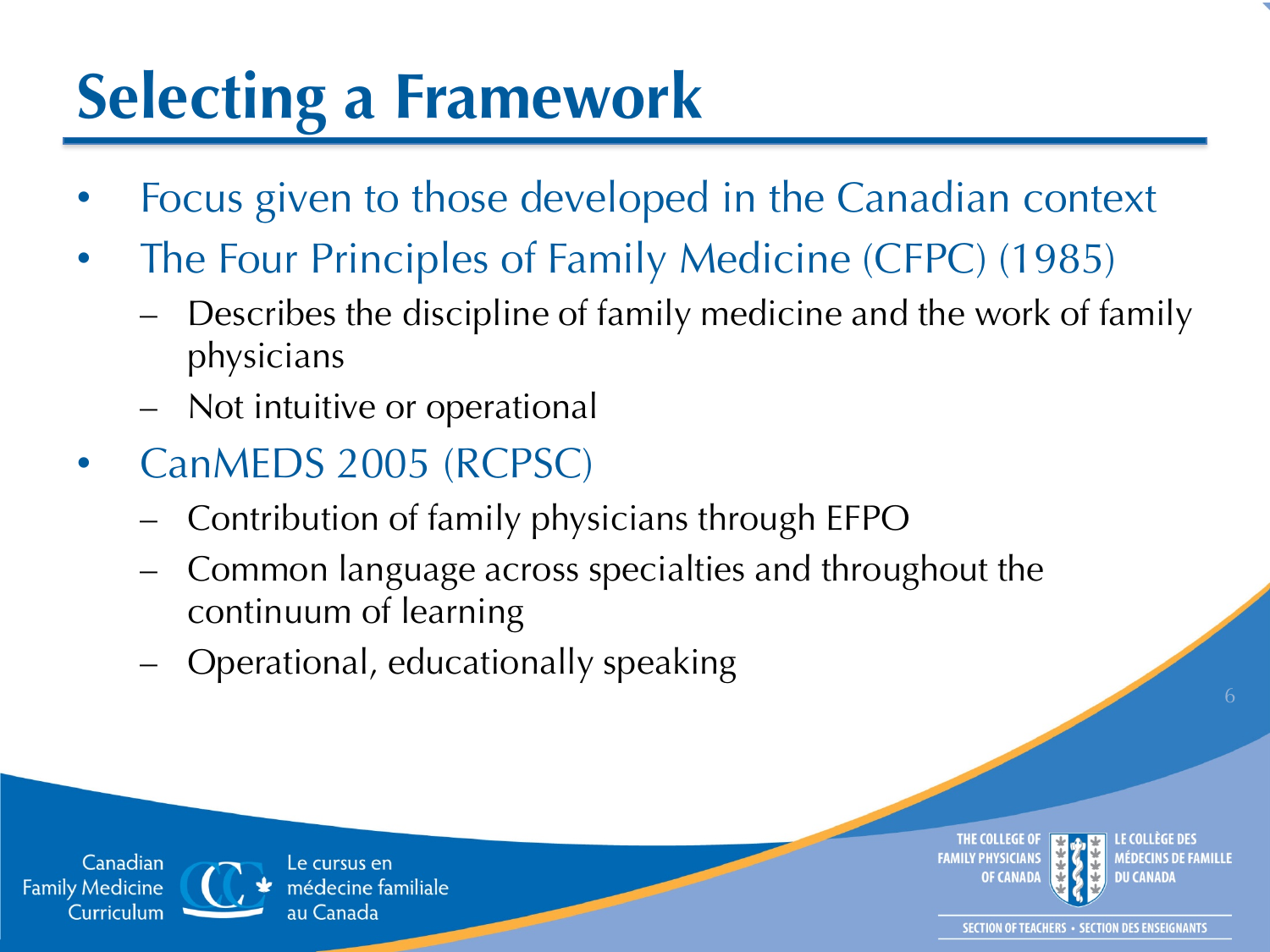#### **Selecting a Framework**

- No existing competency framework adequately described family medicine in Canada and was educationally operational
- A novel framework for family medicine was developed, based on CanMEDS 2005

Canadian **Family Medicine** Curriculum



Le cursus en médecine familiale au Canada

THE COLLEGE OI **FAMILY PHYSICIANS OF CANAD** 

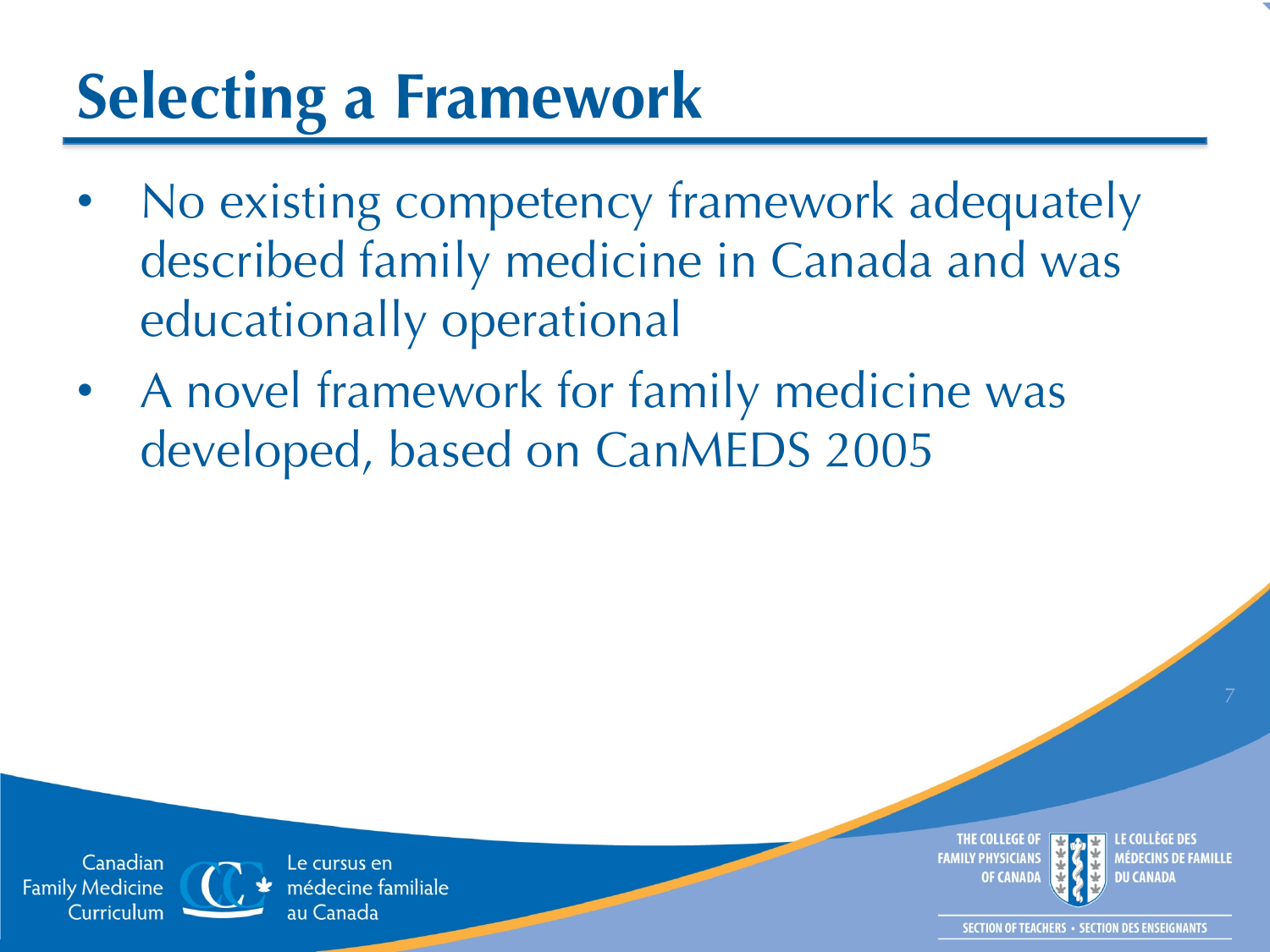### **Introducing … CanMEDS - Family Medicine (CanMEDS-FM)**



- Seven Roles with FM Expert as integrating Role
- Four Principles inspire and inform the Roles as "roots"

Adapted from the CanMEDS Physician Competency Diagram with permission of the Royal College of Physicians and Surgeons of Canada. Copyright © 2009.

Canadian **Family Medicine** Curriculum



Le cursus en médecine familiale au Canada

**THE COLLEGE OF FAMILY PHYSICIANS OF CANADA** 



LE COLLÈGE DES **MÉDECINS DE FAMILLE DU CANADA**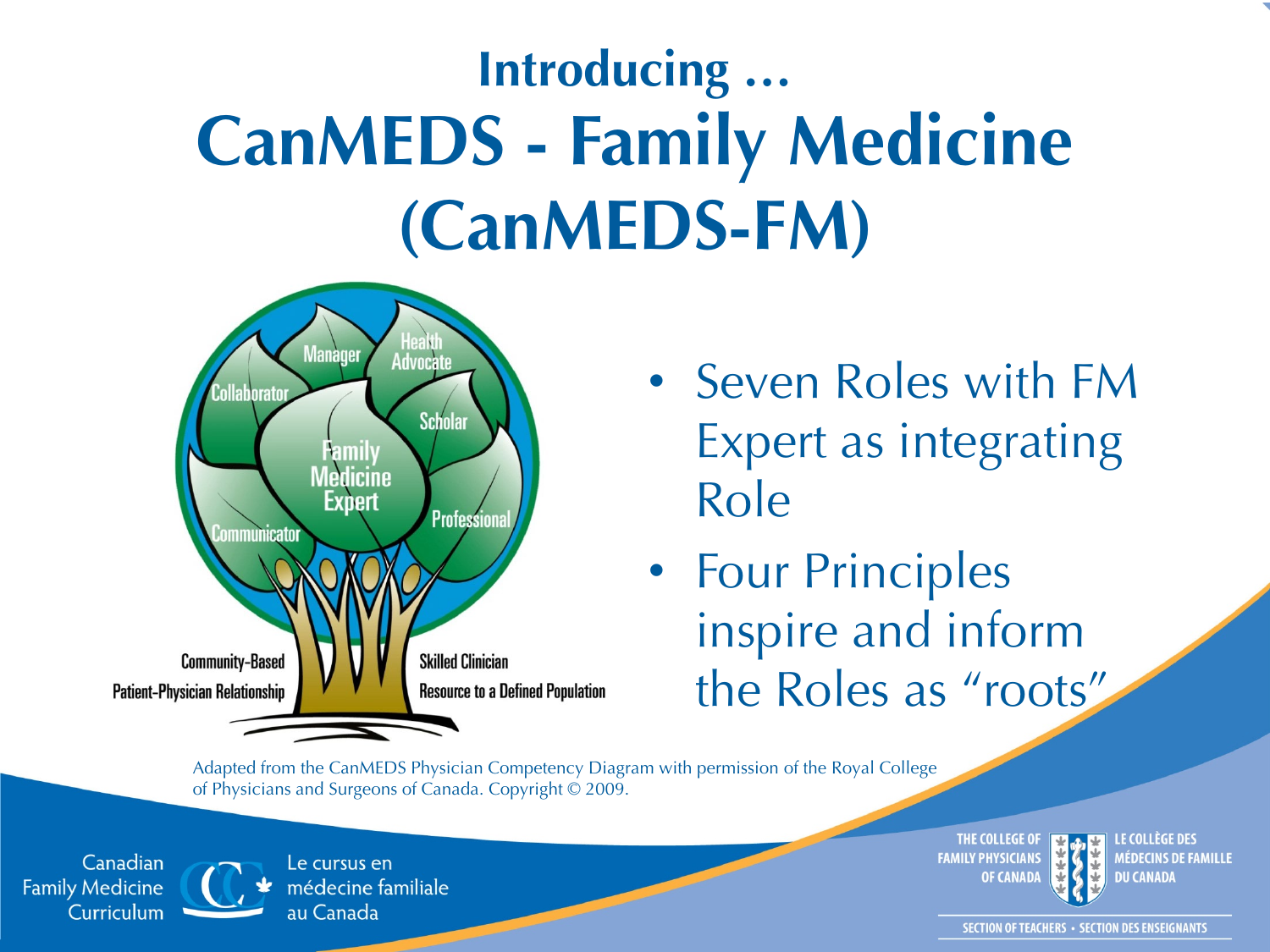

## **Family Medicine Expert**

- Major modifications from CanMEDS 2005's "Medical Expert" Role
- Defines family physician as the personal physician in a long-term relationship of trust with patients and families
- Highlights include
	- The patient-centred clinical method
	- Comprehensive, continuing care
	- Management of complex situations
	- Coordinating care and collaboration

Canadian **Family Medicine** Curriculum



Le cursus en médecine familiale au Canada

THE COLLEGE OF **FAMILY PHYSICIANS OF CANAD** 



MÉDECINS DE FAMILLE **DU CANADA**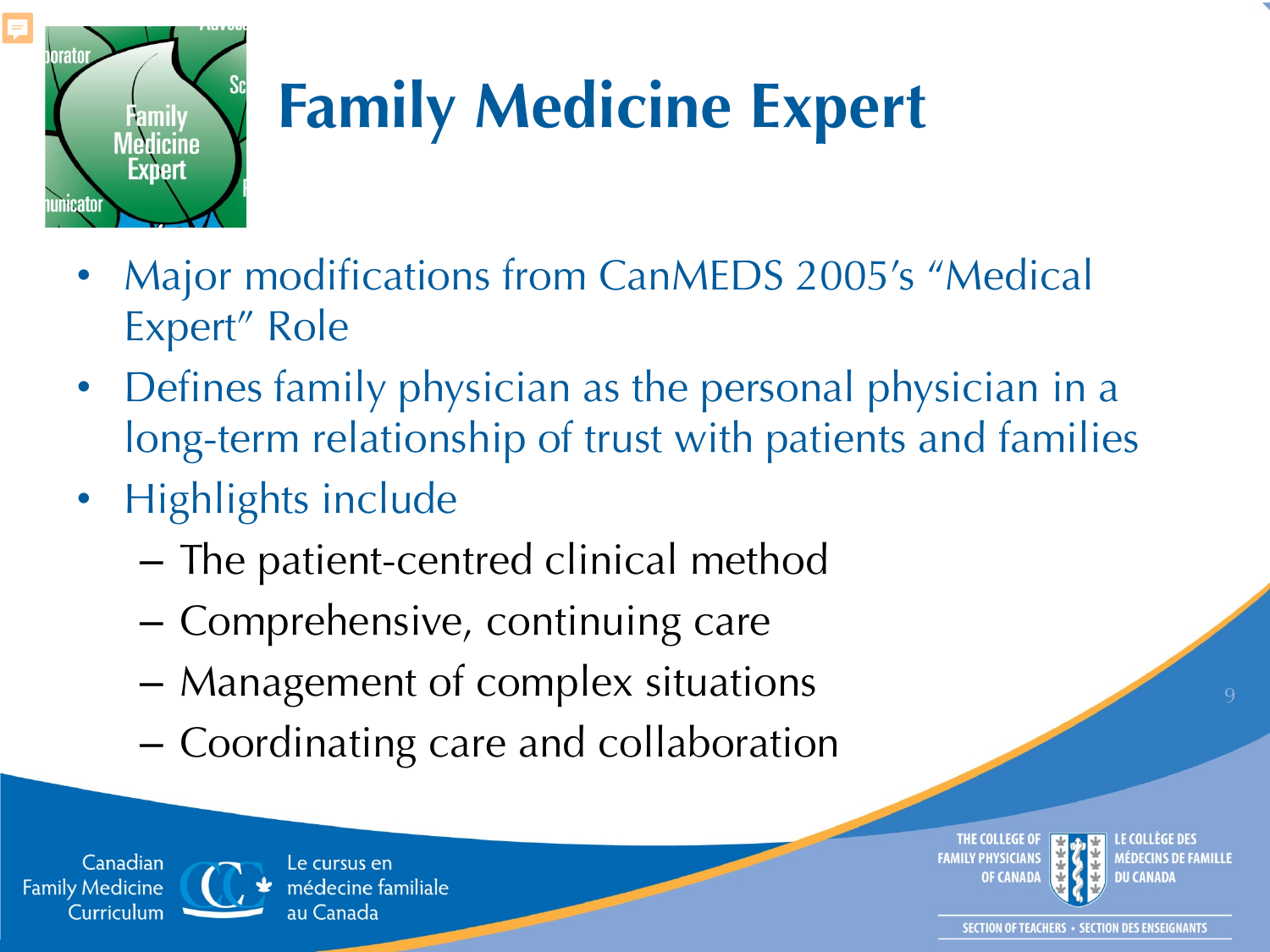

#### **Communicator**

- Significant modifications from CanMEDS 2005
- Highlights include:
	- Centrality of the patient–physician relationship
	- Understanding patients' experience of illness
	- Developing common understanding
	- Effective use of oral and written communication
	- Empowering patients to "take charge" of their own health
	- Communication with different type of patients and challenging situations and the challenging situations of the challenging  $\frac{10}{2}$

Canadian **Family Medicine** Curriculum

Le cursus en nédecine familiale au Canada

THE COLLEGE OF **FAMILY PHYSICIANS** 



MÉDECINS DE FAMILLE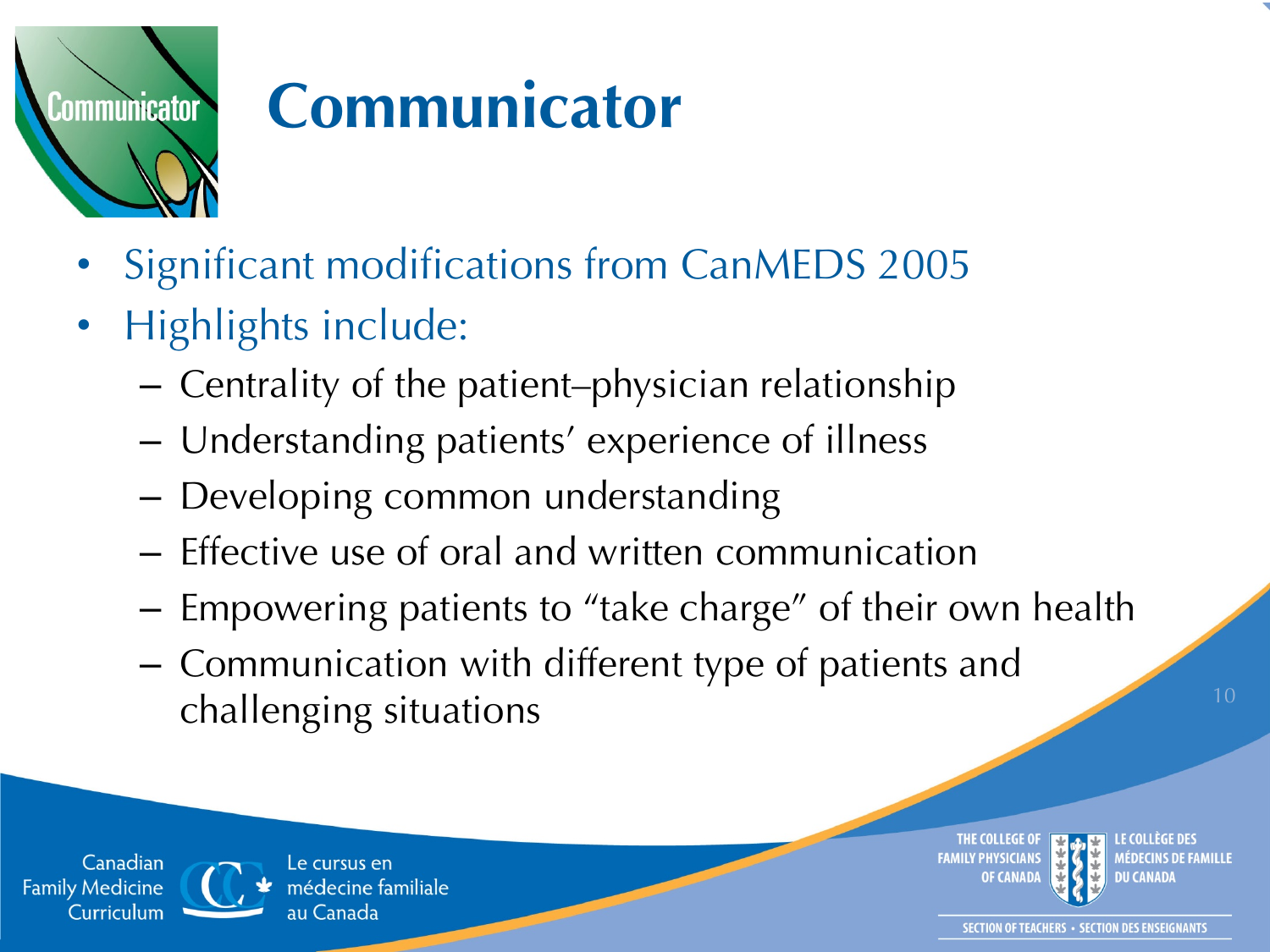

#### **Collaborator**

- Moderate modifications from CanMEDS 2005
- Highlights include
	- Participating in collaborative team-based models of care and interprofessional health care teams
	- Engaging patients and families as active participants in care
	- The family physician as community-based
	- Work with consulting professionals and community agencies
	- Management of scarce resources and understanding of the health care system

Canadian **Family Medicine** Curriculum



**THE COLLEGE O FAMILY PHYSICIANS OF CANAD** 



MÉDECINS DE FAMILLE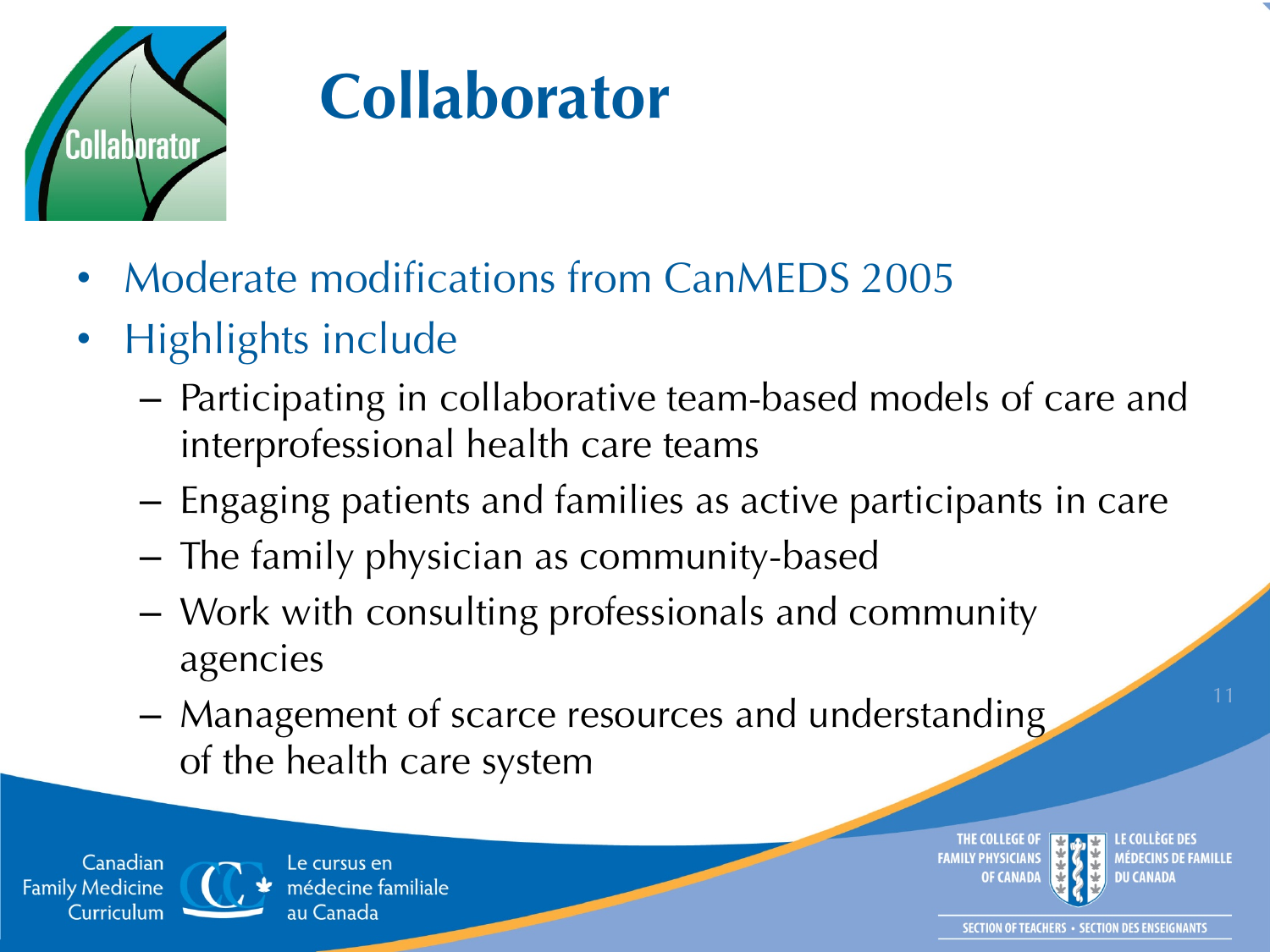



- Moderate modifications to CanMEDS 2005 Role
- Highlights include
	- First-contact nature of family medicine
	- Coordinating patient care and FP as a resource to one's patient population
	- Contributing to effectiveness in health care systems
	- Working in different primary care models
	- Practice and career management, and effective use of resources
	- Serving in administrative and leadership roles

Canadian **Family Medicine** Curriculum



Le cursus en médecine familiale au Canada

THE COLLEGE OF **FAMILY PHYSICIANS OF CANAD** 

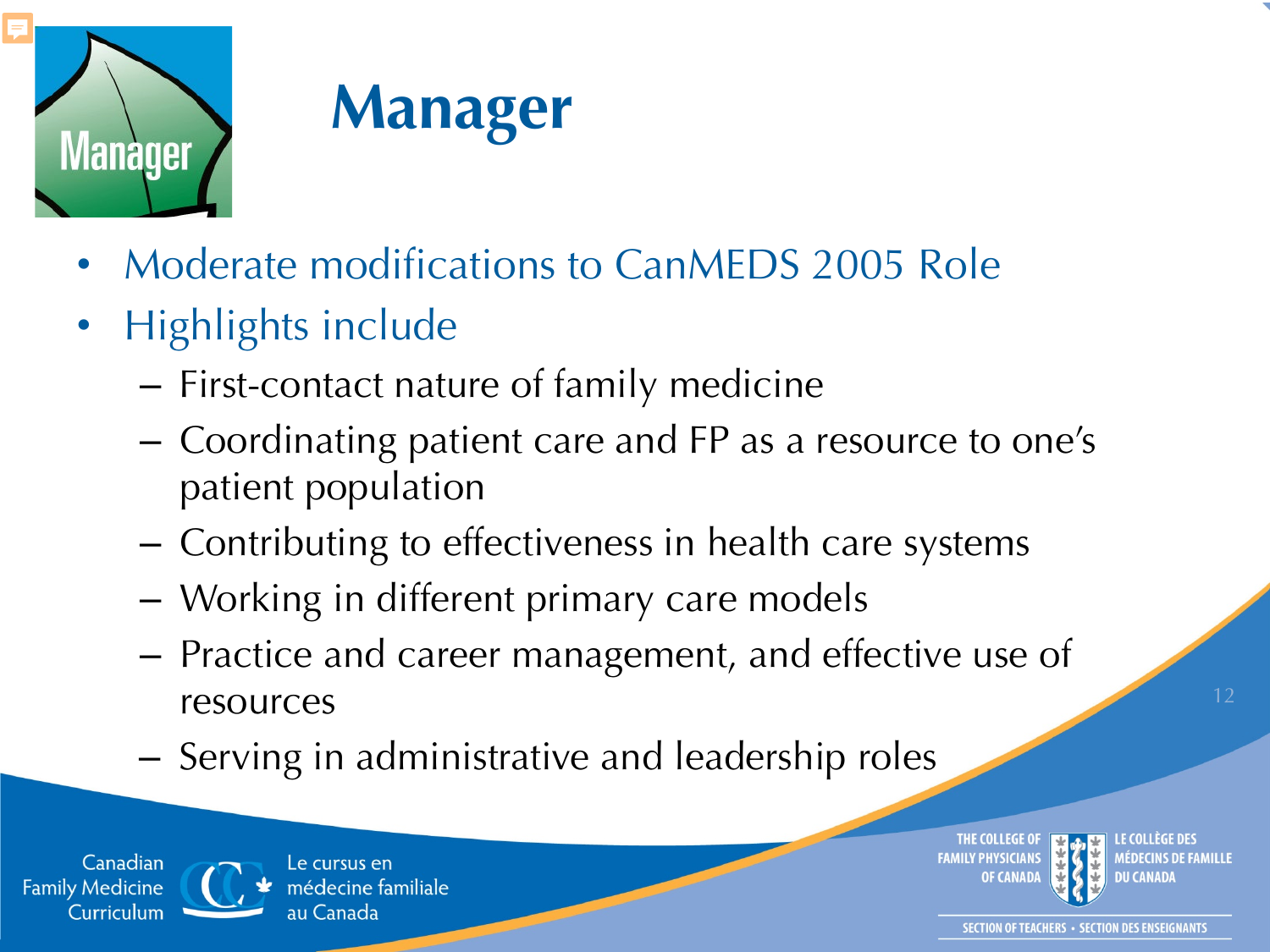

Canadian

Curriculum

**Family Medicine** 

#### **Health Advocate**

- Minor modifications from CanMEDS 2005
- Highlights include:

Le cursus en

au Canada

médecine familiale

- Respond to patients' needs
- Respond to community needs
- Identify determinants of health
- Identify means of promoting health of patients and communities

THE COLLEGE OF **FAMILY PHYSICIANS** 

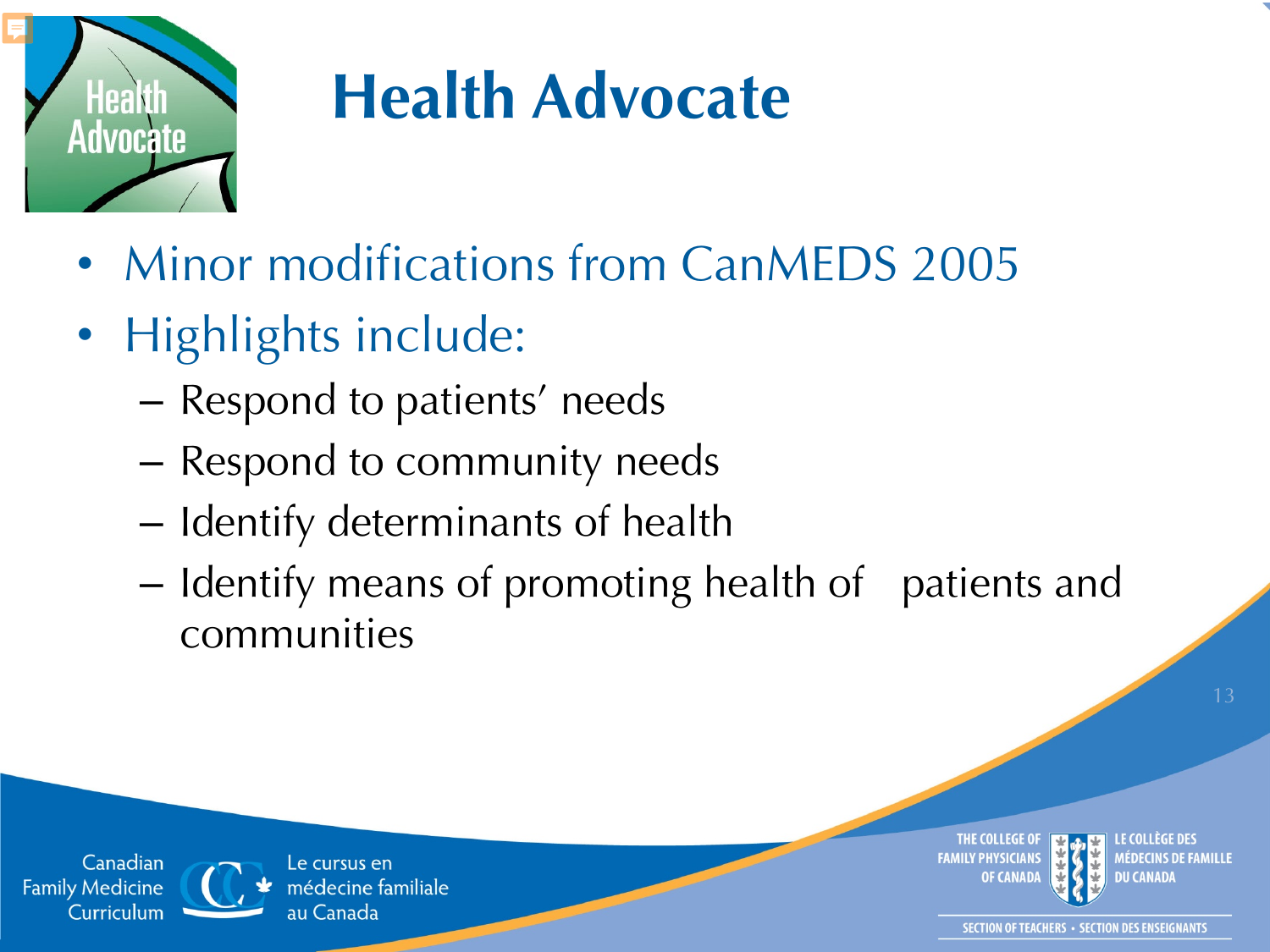

#### **Scholar**

- Minor modifications from CanMEDS 2005
- Highlights include:
	- Self-directed learning
	- Critical appraisal
	- Educating others
	- Contributing to new knowledge and approaches





Canadian

Curriculum

**Family Medicine** 

Le cursus en médecine familiale au Canada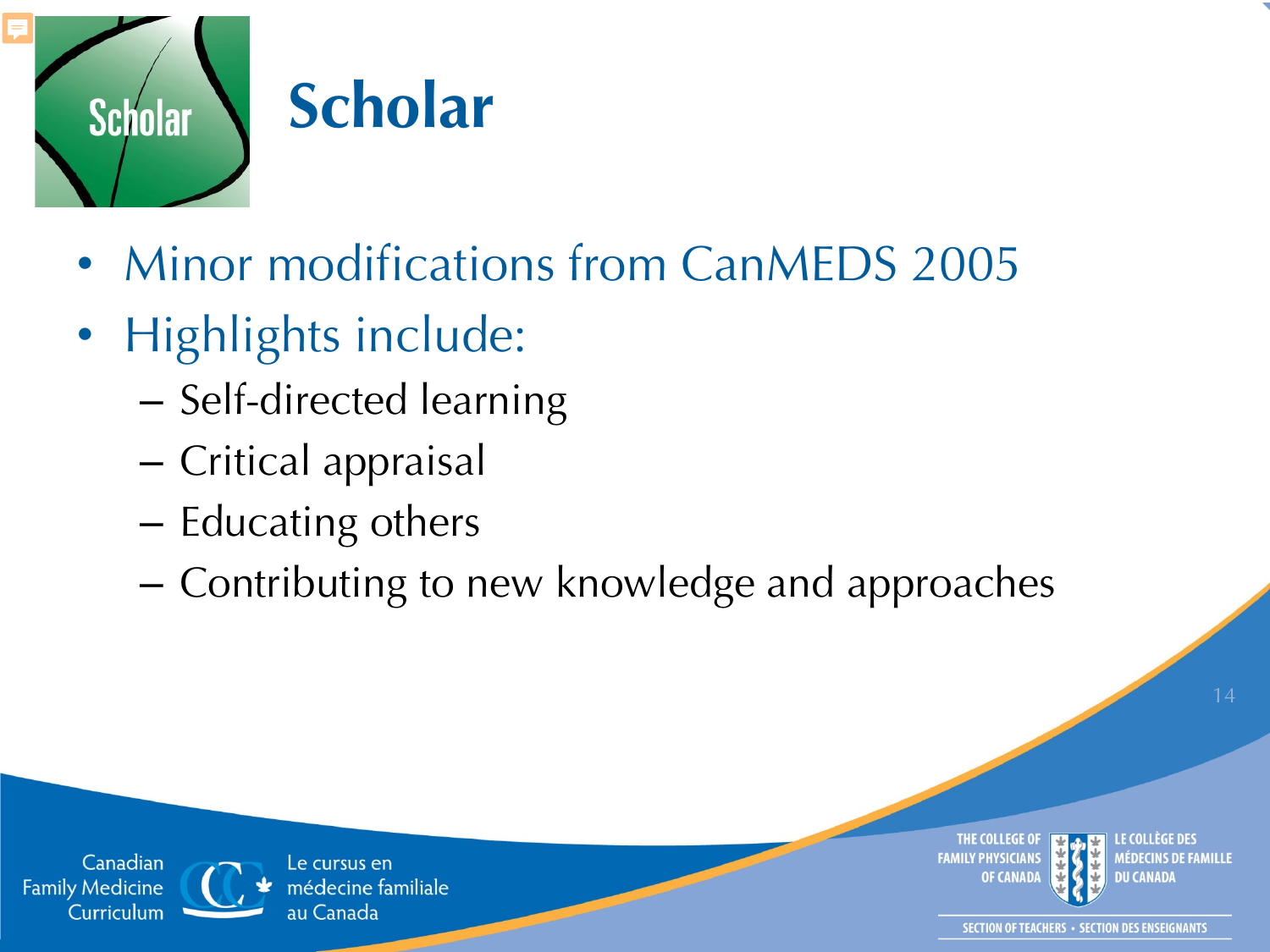# **Professional** Professional

- Moderate modifications from CanMEDS 2005
- Highlights include:
	- Commitment to patient well-being
	- Integrity, commitment and ethical practice
	- Respecting colleagues and team members
	- Demonstrating reflective practice
	- Physician self-care
	- Using evidence-based medicine and critical appraisal
	- Participating in profession-led regulation

Canadian **Family Medicine** Curriculum



Le cursus en nédecine familiale

THE COLLEGE O **FAMILY PHYSICIANS** 



AEDECINS DE FAMILLE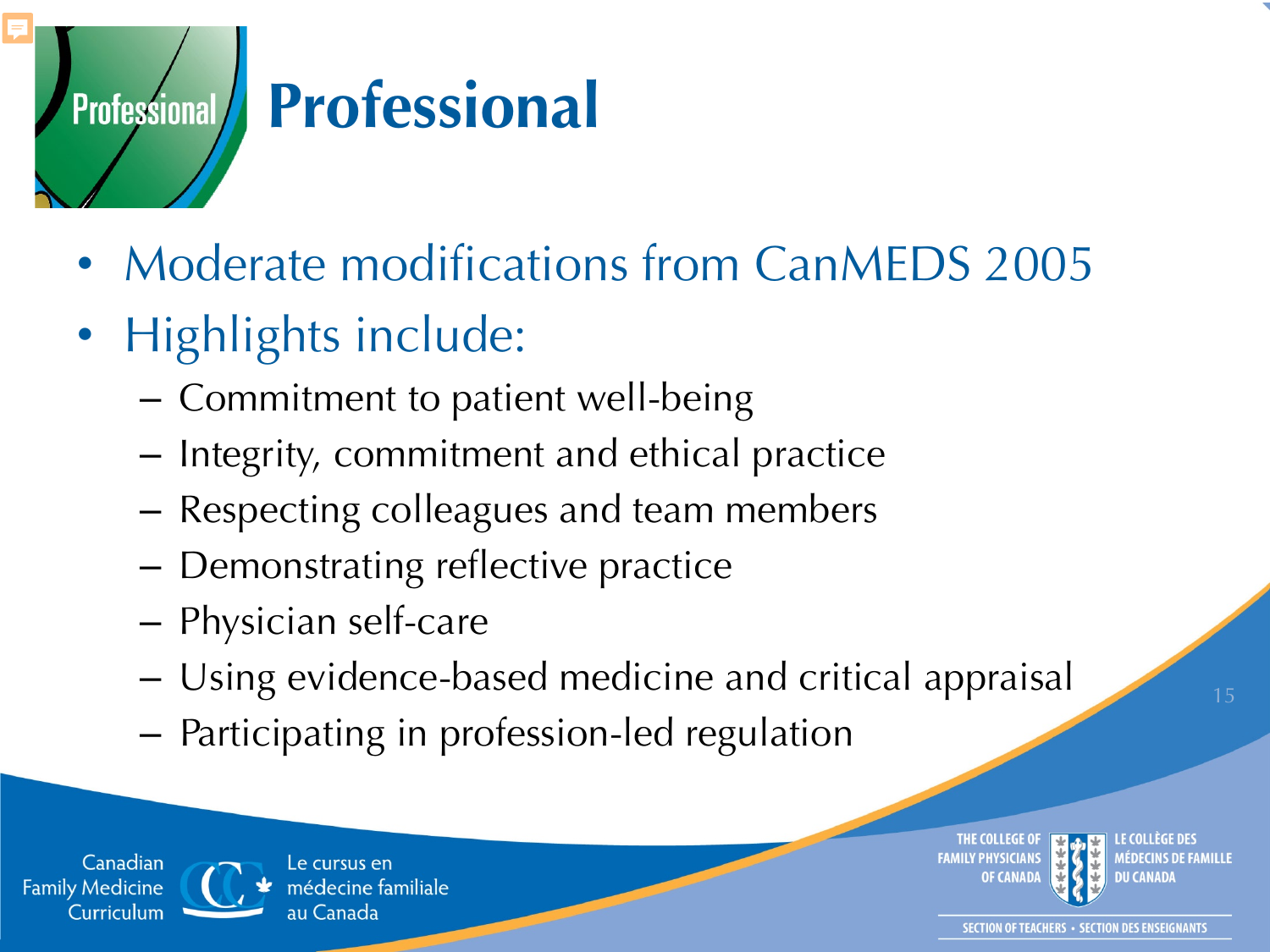#### **CanMEDS-FM**

*Is Relevant to all Stages of Learning and Practice*

- **Undergraduate** 
	- Medical students learn the Roles as outlined in CanMEDS-FMU
- **Postgraduate** 
	- Residents are trained in the CanMEDS-FM Roles across the Domains of Clinical Care, through a Triple C Curriculum
- **Practice** 
	- Family physicians demonstrate Roles in practice
	- May prove useful to organize CPD objectives

Canadian **Family Medicine** Curriculum



Le cursus en nédecine familiale au Canada

THE COLLEGE OF **FAMILY PHYSICIANS** 

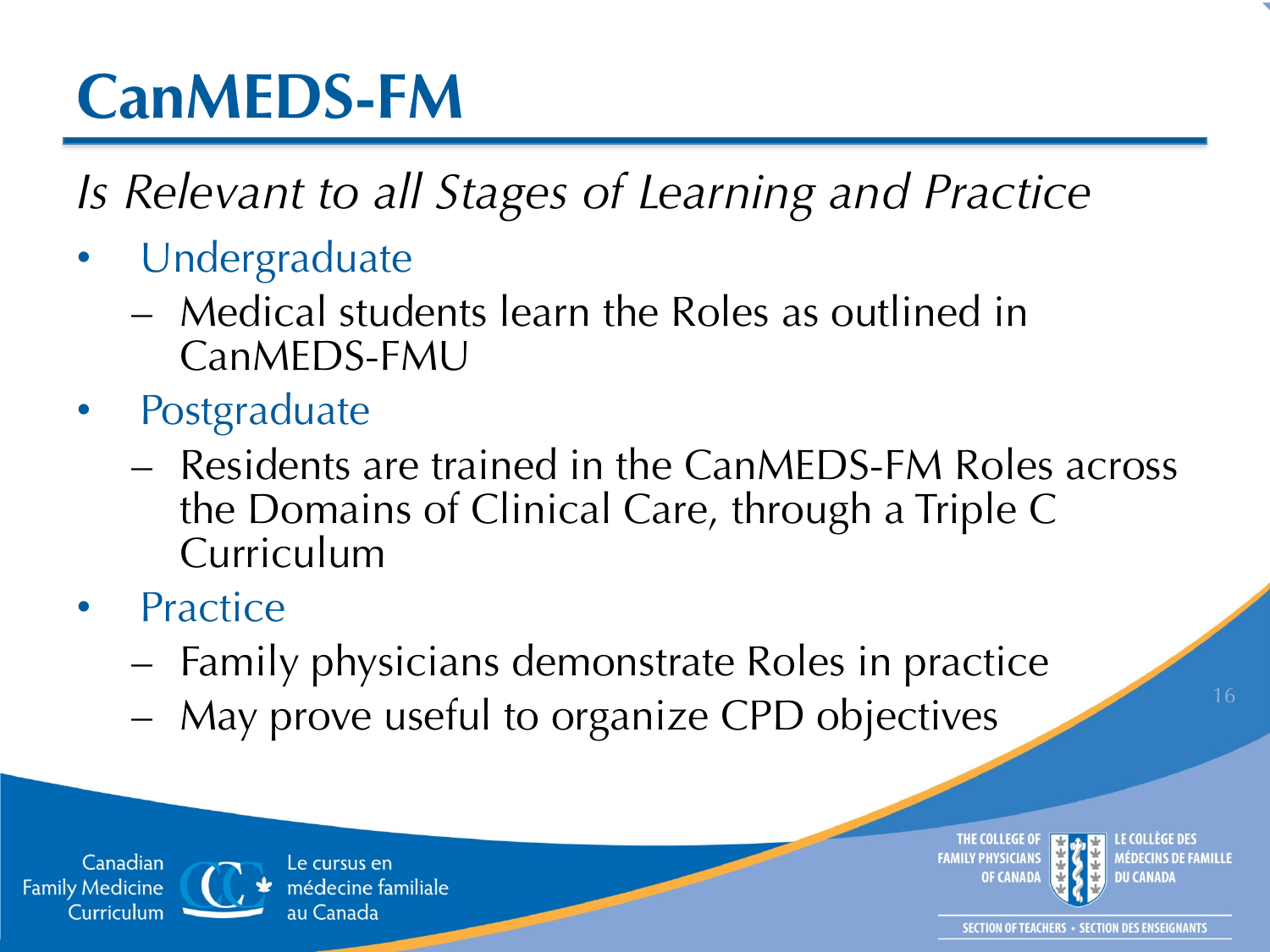#### **Acknowledgment**

This PowerPoint presentation was authored by Andrew Organek, on behalf of the Working Group on Curriculum Review.

David Tannenbaum, MD, CCFP, FCFP (Chair) Jill Konkin , MD, CCFP, FCFP Ean Parsons, MD, CCFP, FCFP Danielle Saucier MD, MA (Ed), CCFP, FCFP Liz Shaw, MD, CCFP, FCFP Allyn Walsh, MD, CCFP, FCFP Jonathan Kerr, MD, CCFP Andrew Organek, MD, CCFP

Suggested citation: Organek A, Tannenbaum D, Kerr J, Konkin J, Parsons E, Saucier D, Shaw E, Walsh A. CanMEDS-Family Medicine: a framework of competencies in Family Medicine. [PowerPoint presentation]. Mississauga ON: College of Family Physicians of Canada; 2011.

Canadian **Family Medicine** Curriculum

Le cursus en médecine familiale au Canada

THE COLLEGE OI **FAMILY PHYSICIANS OF CANAD** 



MÉDECINS DE FAMILLE DU CANADA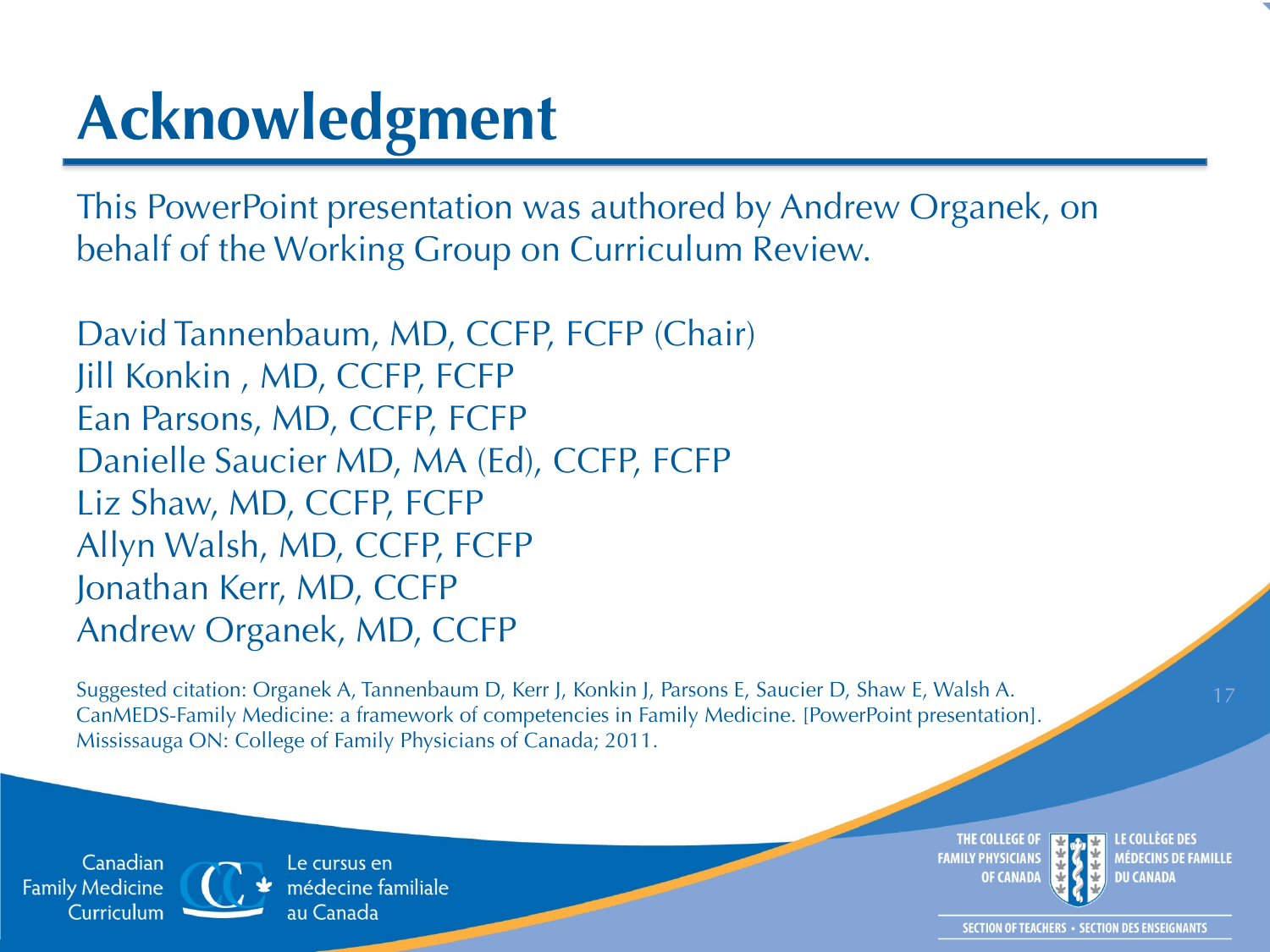#### CanMEDS-Family Medicine: A Framework of Competencies in Family Medicine

Tannenbaum D, Kerr J, Konkin J, Organek A, Parsons E, Saucier D, Shaw L, Walsh A . *CanMEDS-Family Medicine. Report of the Working Group on Postgraduate Curriculum Review-Part 1.* Mississauga ON: College of Family Physicians of Canada; 2011 [Available Here](http://www.cfpc.ca/uploadedFiles/Education/_PDFs/CanMeds%20FM%20FINAL%20Formatted%20version%20with%20tree%20Feb2011Aug30.pdf)

Canadian **Family Medicine** Curriculum

Le cursus en médecine familiale au Canada

THE COLLEGE OI **FAMILY PHYSICIANS OF CANAD**